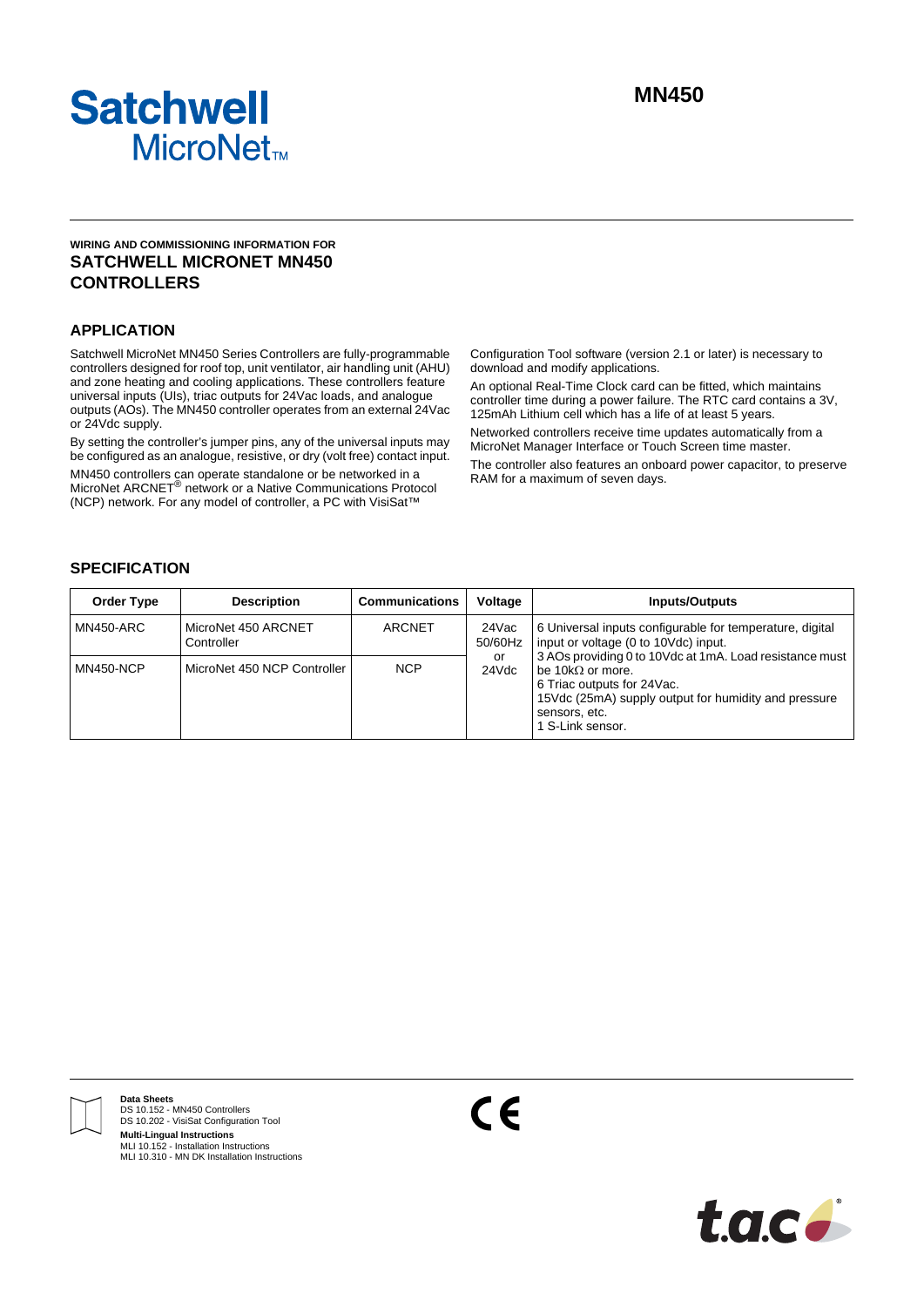# **INSTALLATION**

# **Inspection**

Inspect carton for damage. If damaged, notify carrier immediately. Inspect controller for damage. Return damaged products.

# **Requirements**

- (These items are not provided)
- **•** Installer must be an experienced technician.
- **•** Job wiring diagrams.
- **•** Tools:
	- Drill and bits for panel mounting screws.
	- Digital Volt-Ω meter (DVM).
	- Static protection wrist strap.
- **•** EN 61558 power transformer as described opposite.

# **Precautions**

# **General Cautions**

**Follow Static precautions when installing this equipment. Use copper conductors that are suitable for 75°C.**

**Make all connections according to electrical wiring diagram.** 

**Do not route power and output wiring with signal wiring.**

**Do not run Extra Low Voltage (24Vac or less) wiring in the same harness as mains wiring.**

**All installation wiring must conform to BS 6701:2004 and EN 50174.**

# **Static Precautions**

Static charges damage electronic components. The microprocessor and associated circuitry are extremely sensitive to static discharge. Use the following precautions when installing, servicing, or operating the system:

- **•** Work in a static-free area.
- **•** Discharge static electricity by touching a known, securely grounded object.
- **•** Use a wrist strap connected to earth ground when handling the controller's printed circuit board.

## **European Community Directives**

This equipment meets all requirements of European Community Directives for Low Voltage (72/23/EEC), General Safety (92/59/EEC), and Electromagnetic Compatibility (89/336/EEC).

# **Federal Communications Commission (FCC)**

This equipment has been tested and found to comply with the limits for a Class A digital device, pursuant to Part 15 of the FCC Rules. These limits are designed to provide reasonable protection against harmful interference when the equipment is operated in a commercial environment. This equipment generates, uses, and can radiate radio frequency energy and, if not installed and used in accordance with the instruction manual, may cause harmful interference to radio communications. Operation of this equipment in a residential area is likely to cause harmful interference in which case the user will be required to correct the interference at his own expense.

## **Canadian Department of Communications (DOC)**

This digital apparatus does not exceed the Class A limits for radio noise emissions from digital apparatus set out in the radio interference regulations of the Canadian Department of Communications.

## **Power Supply Wiring Precautions**

- **•** This product contains a non-isolated half-wave rectifier power supply and must not be powered by transformers used to power other devices containing non-isolated full-wave rectifier power supplies. Refer to DS 10.250, *EN-206, Guidelines for Powering Multiple Full-Wave and Half-Wave Rectifier Devices from a Common Transformer* for detailed information.
- **•** The 24Vac 50/60Hz supply must comply with EN 61558 and be capable of supplying at least 12VA. Class 2 circuits must not intermix with Class 1 circuits. The supply to the transformer must have a breaker or disconnect.
- **•** The transformer frame and controller GND terminal must be connected to earth; see [page 7](#page-6-0).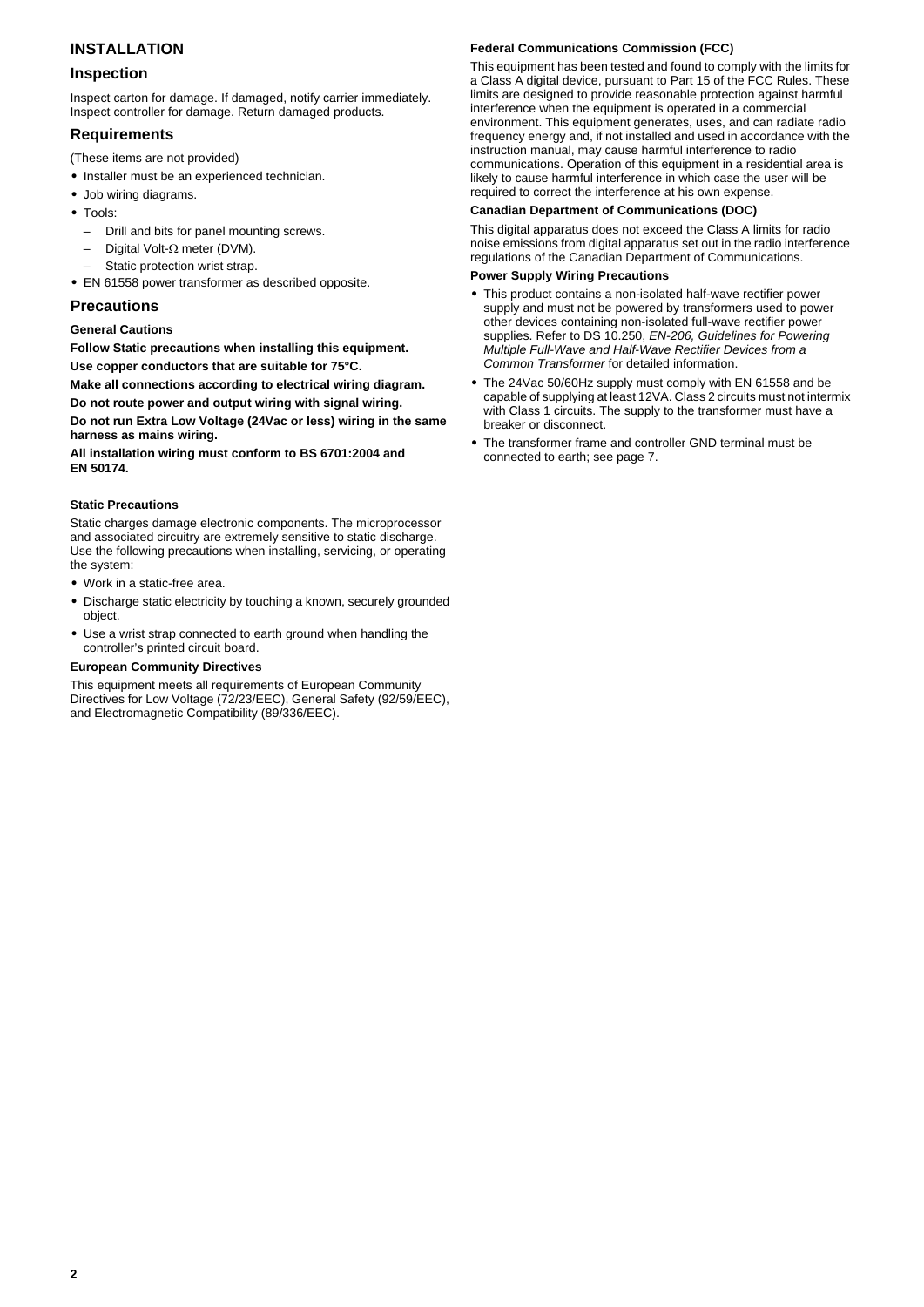# **Mounting**

# **Panel or DIN Rail Mounting**

- 1. Select mounting location. Allow minimum 150mm clearance around controller.
- 2. Do the following to mount controller on a panel:
	- a. Using four No. 6 self-starting screws, mount base of controller to the panel.
- 3. Do the following to mount controller on a DIN rail:
	- a. Place top of controller on 35mm DIN mounting rail and gently push down.
	- b. Press bottom of controller on 35mm DIN mounting rail.

# **MOUNTING METHODS**

# **Location**

The controllers are suitable for indoor use only. When selecting a mounting location, make certain the following conditions are met:

- **•** Do not install where excessive moisture, corrosive fumes, vibration, or explosive vapours are present.
- **•** Do not install near large contactors, electrical machinery, Variable Speed Drives (VSDs) or welding equipment.
- **•** Allow 150mm clearance from contactors, switches, and associated cabling.

Locate where ambient temperatures do not exceed 50°C or fall below 0°C and relative humidity does not exceed 95% or fall below 5%, non-condensing.



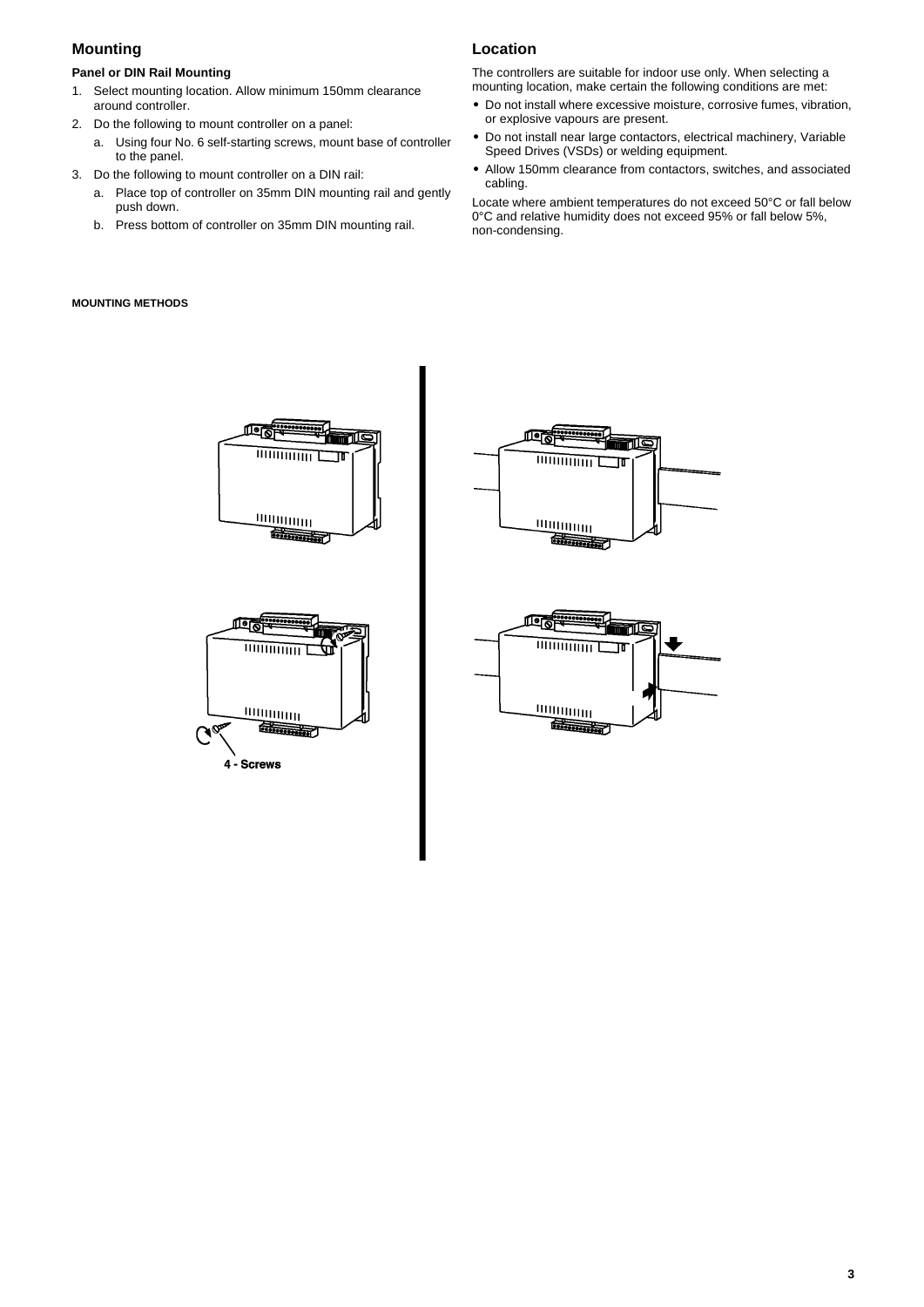# **Terminal Connections**

**Terminals accept one 1.5mm**2 **wire**



# **Wiring Routing Rules**

The following table shows cable types that can be routed together:

|                    | Comms <sup>a</sup> | S-Link | DI                         | UI            | AO              | DO 24Vac                   | DO 240Vac |
|--------------------|--------------------|--------|----------------------------|---------------|-----------------|----------------------------|-----------|
| Comms <sup>a</sup> |                    |        |                            |               |                 |                            |           |
| S-Link             |                    |        |                            |               |                 |                            |           |
| DI                 |                    |        |                            | $\sqrt{D}$    |                 | $\mathcal{L}^{\mathsf{C}}$ |           |
| U                  |                    |        | $\mathcal{L}^{\mathsf{b}}$ |               |                 | $\mathcal{L}^{\mathsf{b}}$ |           |
| AO                 |                    |        |                            |               |                 | $\mathcal{L}$ d            |           |
| DO 24Vac           |                    |        | $\chi$ <sub>C</sub>        | $\mathcal{L}$ | $\mathcal{L}$ d |                            |           |
| DO 240Vac          |                    |        |                            |               |                 |                            |           |

a Comms must always be screened.

b Screen UI

c Screen DI

d Screen AO

## **Cable Screens**

Earth each screen, but at only one end of the cable network, preferably at the GND terminal (14) of an MN50-MI-NCP/ARC. If earthing a screen at an MN450 controller, connect to terminal (GND). Keep wires emerging from screened cable as short as possible (and not more than 150mm).



Note: Satisfactory NCP or ARCNET communications relies on the LAN REF potential varying no more than 12V between any two devices in the network (e.g. between an MN50-MI-NCP/ARC and any controller, or between any two controllers). If this is not the case, introduce NCP repeaters or ARCNET routers and connect the network as given in the *MicroNet System Engineering Guide*.

## **Network Wiring**

#### **Introduction**

Network wiring includes a connection between the controller and a MicroNet controller network. Depending on the specific controller model, one of two network types can be used:

- **•** NCP network
- **•** ARCNET network

Note that termination of cable screens can be critical to performance, particularly in an ARCNET network. Network wire pairs must be dedicated to MicroNet network communications. They cannot be part of an active, bundled telephone trunk. If network cable is installed in areas of high RFI/EMI, the cable must be in conduit.

Refer to the *MicroNet System Engineering Guide* for further guidance, including network topologies, wiring, network lengths, termination, screening and cable types.

## **NCP Network Wiring**

Controllers may be networked to either a 'main LAN' under an MN50-MI-NCP or to a 'sub-LAN' under a MicroNet Touch Screen. Recommended cable for NCP networks is Belden 9502 dual twisted-pair screened cable for full opto-isolation in areas of high electrical noise. However, Belden 8762 (single twisted pair cable) can be used providing that the wiring precautions shown in the *MicroNet System Engineering Guide* are followed.

- 1. Review the Precautions section.
- 2. Ensure that the two links are fitted as shown in the following diagram:
- 3. Connect the network to the controller, as shown in the following



diagram. **Observing correct polarity**, connect one pair of the dual twisted pair to the LAN and connect both wires of the other pair to the LAN isolated (LAN REF) reference terminal.

Note: Connect the controller with other NCP devices in a device-to-device fashion. Do not use wiring trees or stubs.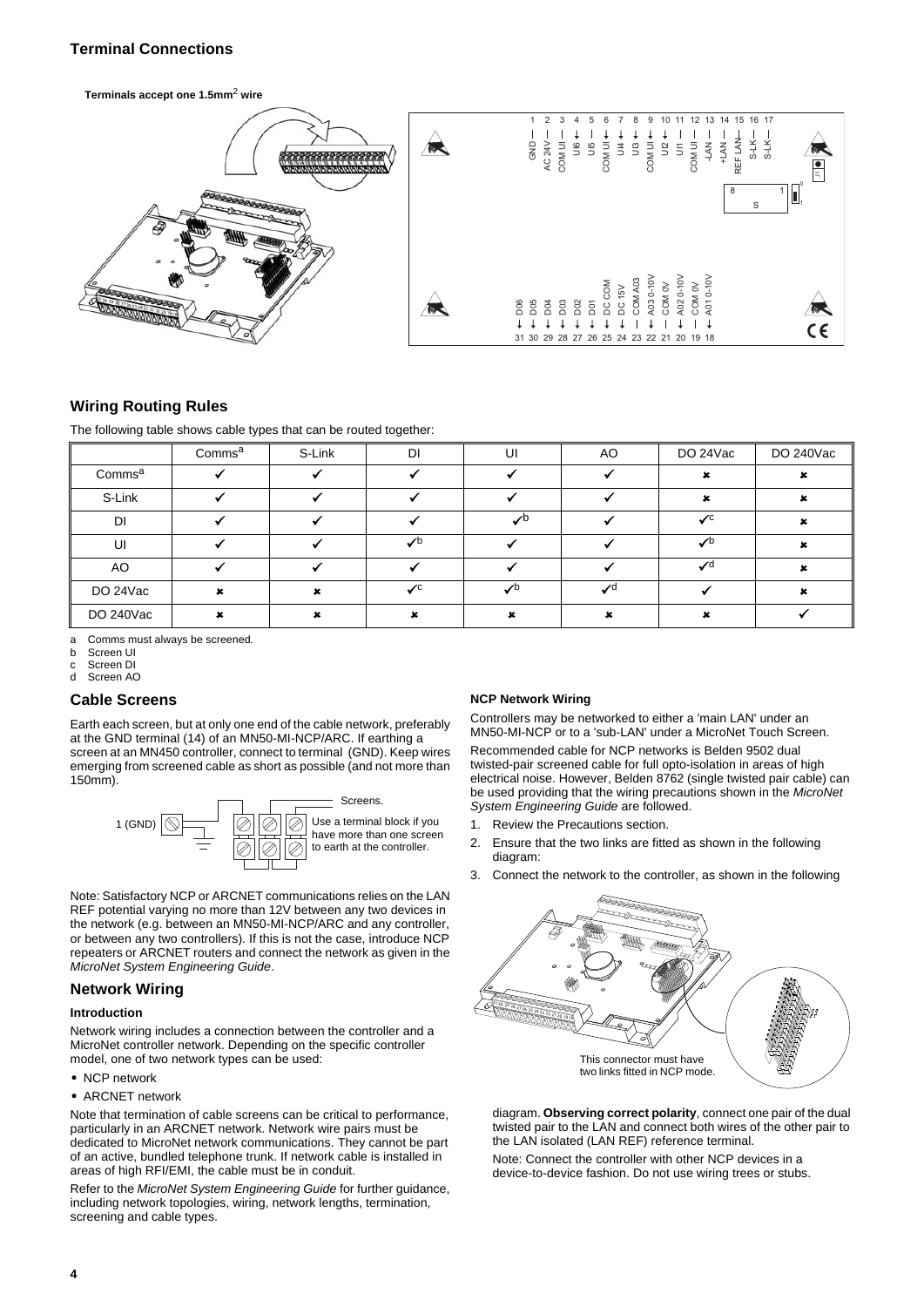6. The devices *at each end* of the network must be biased and terminated by fitting jumpers to A, B and C of LK27. If the controller is not at one end, leave the links unset.



Ground the NCP wiring screen **at one end of the cable only**, e.g. at the earth terminal of an MN50-MI-NCP.

# **ARCNET Network Wiring**

Controllers may be networked to either a 'main LAN' under an MN50-MI-ARC or to a 'sub-LAN' under an ARCNET router (MN50-MI-RTR).

For performance reasons, when transferring network variables between controllers and Touch Screens, the main LAN should have only ARCNET routers connected to it, unless there are no sub-LANs. Recommended cable for ARCNET networks is Belden 9502 dual

twisted-pair screened cable.

- 1. Review the Precautions section.
- 2. Ensure that the two links are fitted as shown in the following diagram:
- 3. Connect the network to the controller, as shown in the following diagram. **Observing correct polarity**, connect one pair of the dual twisted pair to the LAN and connect both wires of the other pair to the LAN isolated (LAN REF) reference terminal.



- Connect the controller with other ARCNET devices in a device-to-device fashion. Do not use wiring trees or stubs.
- 5. Ground the ARCNET wiring screen **at one end of the cable only**, e.g. at the earth terminal of an MN50-MI-ARC.



connected to isolated (LAN REF) reference

Refer to the Cable Screens section.



# **S-Link Sensor Wiring**

- 1. Review the Precautions section.
- 2. Connect unscreened cable to terminals 16 and 17. Polarity makes no difference.
- 3. See the MN-Sx data sheet (DS 10.000A) for sensor connection details.



# **Universal Input (UI) Wiring**

## **UI Configuration**

Each UI must be configured as either a Voltage (0 to 10Vdc), Resistive/Temperature (0-10kΩ), or Digital Input. This must match the usage of the UI in the controller application. Configuration is achieved by placing the shorting block (jumper) onto the appropriate pins:



Refer to the controller's 'Controller Definition Drawing' in VisiSat for a picture of the required UI jumper settings for the controller. Factory default configuration is shown in the following table. If an input is not used, leave jumper in the default position.

| Terminal<br><b>Number</b> | <b>UI Input</b><br><b>Number</b> | <b>Resistive</b> | <b>Digital</b> | Voltage |
|---------------------------|----------------------------------|------------------|----------------|---------|
| 11                        |                                  | Link 1A          |                |         |
| 10                        | 2                                | Link 2A          |                |         |
| 8                         | 3                                | Link 3A          |                |         |
|                           |                                  |                  | Link 4B        |         |
| 5                         | 5                                |                  | Link 5B        |         |
|                           | ี                                |                  |                | Link 6C |

Note: Each device connected to a UI must use a separate signal and return conductor. If screened cable is used, connect the screen to ground at one end only.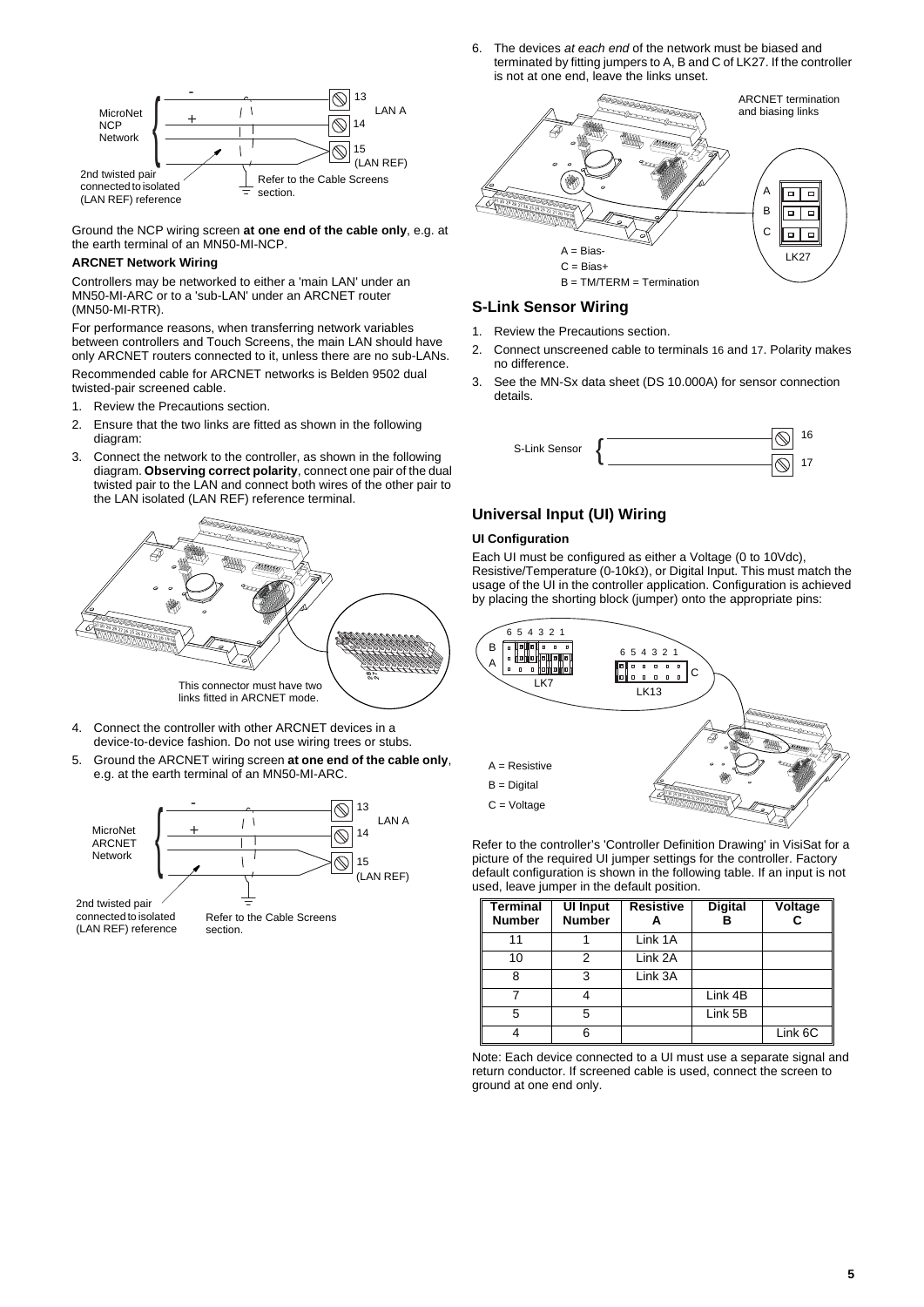### **Voltage UIs**

Note: An externally powered 0 to 10Vdc sensor is required. The input impedance of a voltage input is 430kΩ.

- 1. Review the Precautions section.
- 2. Connect positive signal wire from 0 to 10Vdc device to desired input terminal (4, 5, 7, 8, 10 or 11).
- 3. Connect negative signal wire to one UI common (COM UI) terminal (3, 6, 9 or 12).
- 4. Make certain jumper is in Voltage position.

Configure input as Voltage UI



Refer to the Wiring Routing Rules section.

## **Resistive (Temperature) UIs**

- 1. Review the Precautions section.
- 2. Connect one wire from the resistive device to desired input terminal (4, 5, 7, 8, 10 or 11). Polarity is not important.
- 3. Connect other wire to UI common (COM UI) terminal (3, 6, 9 or 12).
- 4. Make certain input configuration jumper is in Resistive position.

Configure input as Resistive UI:



Refer to the Wiring Routing Rules section.

#### **Digital UIs**

Note: Only dry (voltage free) contacts can be monitored. Maximum count frequency is once every two seconds.

- 1. Review the Precautions section.
- 2. Connect one wire from field contact to desired input terminal (4, 5, 7, 8, 10 or 11). Polarity is not important.
- 3. Connect other wire to one UI common (COM) terminal (3, 6, 9 or 12).
- 4. Make certain input configuration jumper is in Digital position. Configure input as Digital UI:



Refer to the Wiring Routing Rules section.

# **Wiring for 15Vdc Source**

The 15Vdc terminal can provide a 25mA source for use with a STR609/610 sensor. Connect load to terminal 24 and 25.

15Vdc load



# **Triac Wiring**

The selected wire gauge must be consistent with load current rating. Review the Precautions section before wiring.

Each load must be externally powered and connected as follows.

| External<br>transformer | Load | Triacs can switch 18VA max. |
|-------------------------|------|-----------------------------|
| 24Vac                   |      | 26, 27, 28, 29, 30 or       |
| 24Vac Common            |      |                             |

### **To wire a floating control 24Vac actuator:**

- 1. Review the Precautions section.
- 2. Connect 24Vac supply to actuator common terminal.
- 3. Connect drive open and drive close actuator terminals to appropriate triac output terminals.

# **Analogue Output (AO) Wiring**

AO1 to AO3 supply from 0 to 10Vdc to modulate a voltage controlled device.

- **•** Minimum input impedance for a device or actuator operated by an AO is 10kΩ.
- **•** The maximum current that a 0-10Vdc output can source is 1mA.
- 4. Review the Precautions section.Connect positive signal wire to desired output terminal (18, 20 or 22)



Refer to the Wiring Rules section.

Connect negative signal wire to the corresponding AO COM terminal 19, 21 or 23).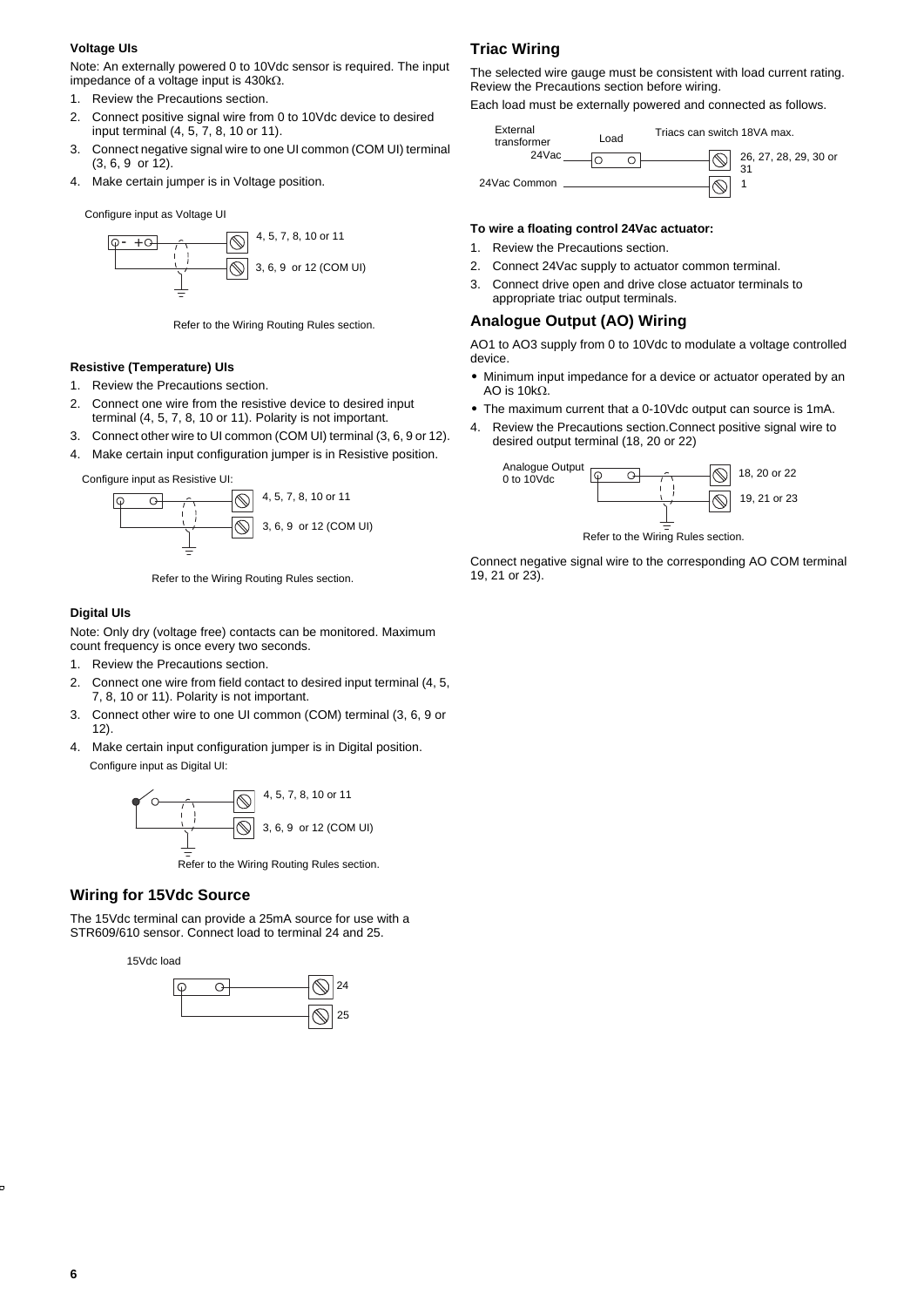# <span id="page-6-0"></span>**Power Supply Wiring**

#### Notes:

- 1. This product contains a non-isolated half-wave rectifier power supply and must not be powered by transformers used to power other devices containing non-isolated full-wave rectifier power supplies. If multiple devices are powered from the same transformer, verify that the transformer is properly sized to power all equipment simultaneously and all devices contain the same type of rectifier power supplies or internal isolation. Also verify that correct polarity has been maintained between all connected devices. Refer to DS 10.250, *EN-206, Guidelines for Powering Multiple Full-Wave and Half-Wave Rectifier Devices from a Common Transformer* for detailed information.
- 2. Install wiring according to job wiring diagrams and local electrical codes.

The wire gauge used must be consistent with load current rating. **24Vac Power Wiring**

- 1. Review the Precautions section.
- 2. Ensure that the controller GND terminal is connected to Earth **before** connecting the power wiring to the controller.
- 3. Connect power ground wiring to terminal 1 (GND).
- 4. Connect power 24Vac wiring to terminal 2 (AC24V).



#### **24Vdc Power Wiring**

- 1. Review the Precautions section.
- 2. Ensure that the controller GND terminal is connected to Earth **before** connecting the power wiring to the controller.
- 3. Connect power ground wiring to terminal 1 (GND).
- 4. Connect power 24Vdc to terminal 2 (AC24V).

# **CHECKOUT**

## **Electrical Checkout**

- 1. If controller is part of a MicroNet NCP or ARCNET network, verify network wiring between controller and other devices is installed according to job wiring diagram and national and local electrical codes.
- 2. If operated from a 24V supply, verify that 24Vac power is provided from a power transformer conforming to EN 61558 and wiring is installed according to job wiring diagrams and with national and local electrical codes.
- 3. Verify input jumpers are in correct position.
- 4. Verify outputs are wired according to job wiring diagram and with national and local electrical codes.
- 5. Make certain current requirements of the controlled device do not exceed rating of controller's digital outputs.

## **Setting the Address of an NCP/ARCNET Controller**

Each controller or other device on the same NCP or ARCNET LAN needs a unique node address. The node address of two controllers can be the same if they are on different LANs; that is, separated by a Touch Screen (NCP networks) or router (ARCNET networks).

Set the node address using switches 1 to 7 in bit switch S1. Do this before powering up and cold starting the controller.

Bit Switch S1 Location



#### **NCP/ARCNET CONTROLLER ADDRESS**

| <b>Switch Number</b> | <b>OFF Position</b> | <b>ON Position</b> |
|----------------------|---------------------|--------------------|
|                      |                     |                    |
|                      |                     | n                  |
| ว                    |                     |                    |
|                      |                     |                    |
|                      |                     | 16                 |
| c                    |                     | 32                 |
|                      |                     | RΔ                 |

| <b>Example:</b> Placing switches 1, 3 and 6 in the ON position and switches |
|-----------------------------------------------------------------------------|
| 2, 4, 5 and 7 in the OFF position sets controller address to 37:            |

| <b>Switch Number</b> | <b>OFF Position</b> | <b>ON Position</b>  |
|----------------------|---------------------|---------------------|
|                      | ON                  |                     |
| 2                    | <b>OFF</b>          |                     |
| 3                    | ON                  |                     |
|                      | <b>OFF</b>          |                     |
| 5                    | <b>OFF</b>          | O                   |
| ี                    | ON                  | 32                  |
|                      | <b>OFF</b>          |                     |
| <b>TOTAL</b>         |                     | Node Address $= 37$ |

Although the controller's address is set using the switches, the controller's address is activated only after the controller is cold or warm started, as described on [page 7](#page-6-1). If the address has not been activated, you will not be able to connect to the controller from VisiSat.

#### <span id="page-6-1"></span>**Cold and Warm Starting the Controller**

#### **Cold Start**

**Caution: If the controller's Configuration Locked property has not been set to Yes in VisiSat, the cold start procedure clears** *all* **configuration data from the non-volatile EEPROM of the controller. This means the control application will be erased.**

A cold start is normally performed only once when controller is first installed and before the controller application is downloaded. A cold start results in all controller outputs OFF until an application is downloaded. The cold start is performed using the controller's switch S1.

To perform a cold start:

- 1. Verify all devices connected to controller are in a manually controlled safe state.
- 2. Energize controller and verify the following:
	- **•** Green 'Heartbeat' LED (LD5) is steady on for a short period.
	- **•** After steady on period, the green LED adopts a normal 'heartbeat' flash rate.
- 3. Place bit switch 8 in ON position and then return to OFF position. (green LED will flash rapidly for several seconds and then return to normal 'heartbeat' rate.)

Notes:

- 1. Refer to 'Diagnostics LEDs' section if required.
- 2. An online controller can also be cold started from VisiSat using **Force Defaults** in the controller's System object in Bubbleland.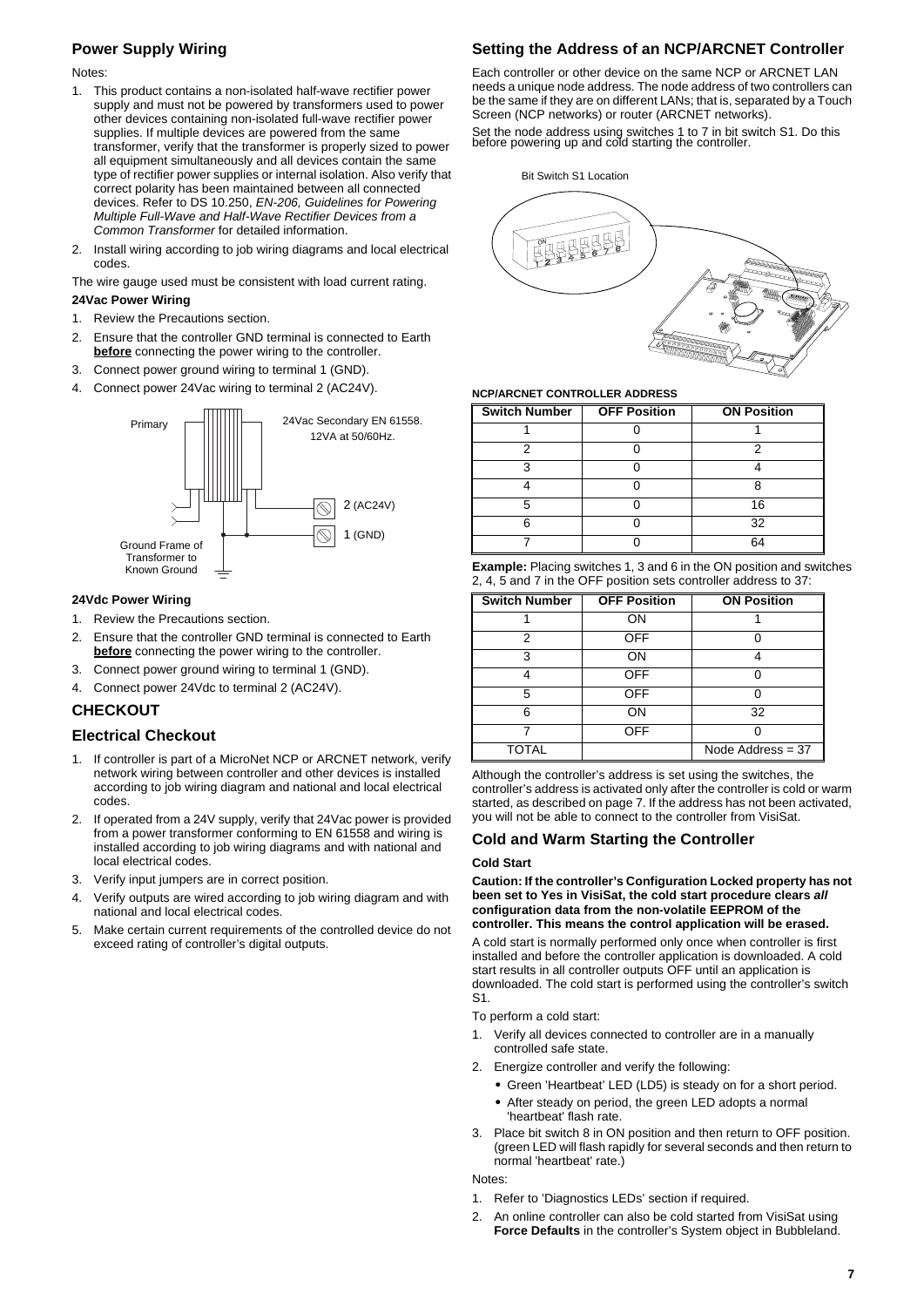## **Warm Start**

A warm start resets the controller and causes any change of address to be activated. When the controller is warm started, all EEPROM-resident values are retained. However, controller outputs

cannot be guaranteed to stay at their present state.

To perform a warm start:

- 1. Verify all devices connected to controller are in a manually controlled safe state.
- 2. Do one of the following:
	- **•** Select the **Force Reset** option from the controller's System object in Bubbleland (the controller must be online).
	- **•** Cold start the controller with the controller's **Configuration Locked** property set to Yes.
	- **•** Switch the power to the device Off, then On again.

# **Diagnostic LEDs**

Location of LEDs (if fitted)



# **CONTROLLER STATUS LEDs**

The Controller Status LEDs LD3 and LD5 have the following meanings:

|                  | LD3 (Red, 'Error' LED) Indicates that the unit has a problem requiring<br>attention as follows:<br>• Long pulse at Flasher object rate (see note)<br>- Node Error. |
|------------------|--------------------------------------------------------------------------------------------------------------------------------------------------------------------|
|                  | • 50% pulse at Flasher object rate (see note)<br>- Null Outputs.                                                                                                   |
|                  | • Short pulse at Flasher object rate (see note)<br>- Unprogrammed.                                                                                                 |
|                  | • Very fast strobe - Uncalibrated.                                                                                                                                 |
|                  | Note: The pulse rate is determined by the<br>Flash rate set up in the System Flasher object<br>in bubbleland (default 1 flash per second).                         |
| LD5 (Green       |                                                                                                                                                                    |
|                  | <b>ARCNET only:</b>                                                                                                                                                |
| 'Heartbeat' LED) | • Pulsing (more on than off) - indicates a<br>duplicate ARCNET node ID                                                                                             |
|                  | • Pulsing (more off than on) - indicates that<br>ARCNET is initialising and seeking other<br>nodes                                                                 |
|                  | <b>NCP/ARCNET</b>                                                                                                                                                  |
|                  | • Flashing on and off at Flasher object rate<br>(see note) - indicates unit is running<br>correctly.                                                               |

# **NCP LEDs**

LEDs LD7 and LD8 have the following meanings:

| LD7 (Yellow 'Rx' LED) | Indicates successful reception of NCP<br>data packets.    |
|-----------------------|-----------------------------------------------------------|
| LD8 (Yellow 'Tx' LED) | Indicates successful transmission of NCP<br>data packets. |

# **ARCNET LEDs**

LEDs LD1 and LD2 have the following meanings:

| LD1 (Green, 'Online' LED) | • Constantly on - indicates that the<br>ARCNET node is on line and connected<br>to the network (normal use).<br><b>Flashing on and off</b> - indicates<br>network connection has been lost and |
|---------------------------|------------------------------------------------------------------------------------------------------------------------------------------------------------------------------------------------|
|                           | reconnection is being established.                                                                                                                                                             |
| LD2 (Red, 'Error' LED)    | • Off - indicates normal operating<br>condition. Flashes at start up.                                                                                                                          |
|                           | Long on and off periods - indicates<br>network connection failure                                                                                                                              |
|                           | • Short on and off periods - indicates<br>recent node network connection or<br>disconnection (possible network<br>problem if occurring frequently).                                            |
|                           | • Constantly on - indicates a bus wiring<br>fault.                                                                                                                                             |
|                           | • Flashing - indicates that the node is not<br>connected to the network (floating<br>node)                                                                                                     |
| LD4 (Yellow 'Rx' LED)     | Indicates successful reception of<br>ARCNET data packets.                                                                                                                                      |
| LD6 (Yellow 'Tx' LED)     | Indicates successful transmission of<br>ARCNET data packets.                                                                                                                                   |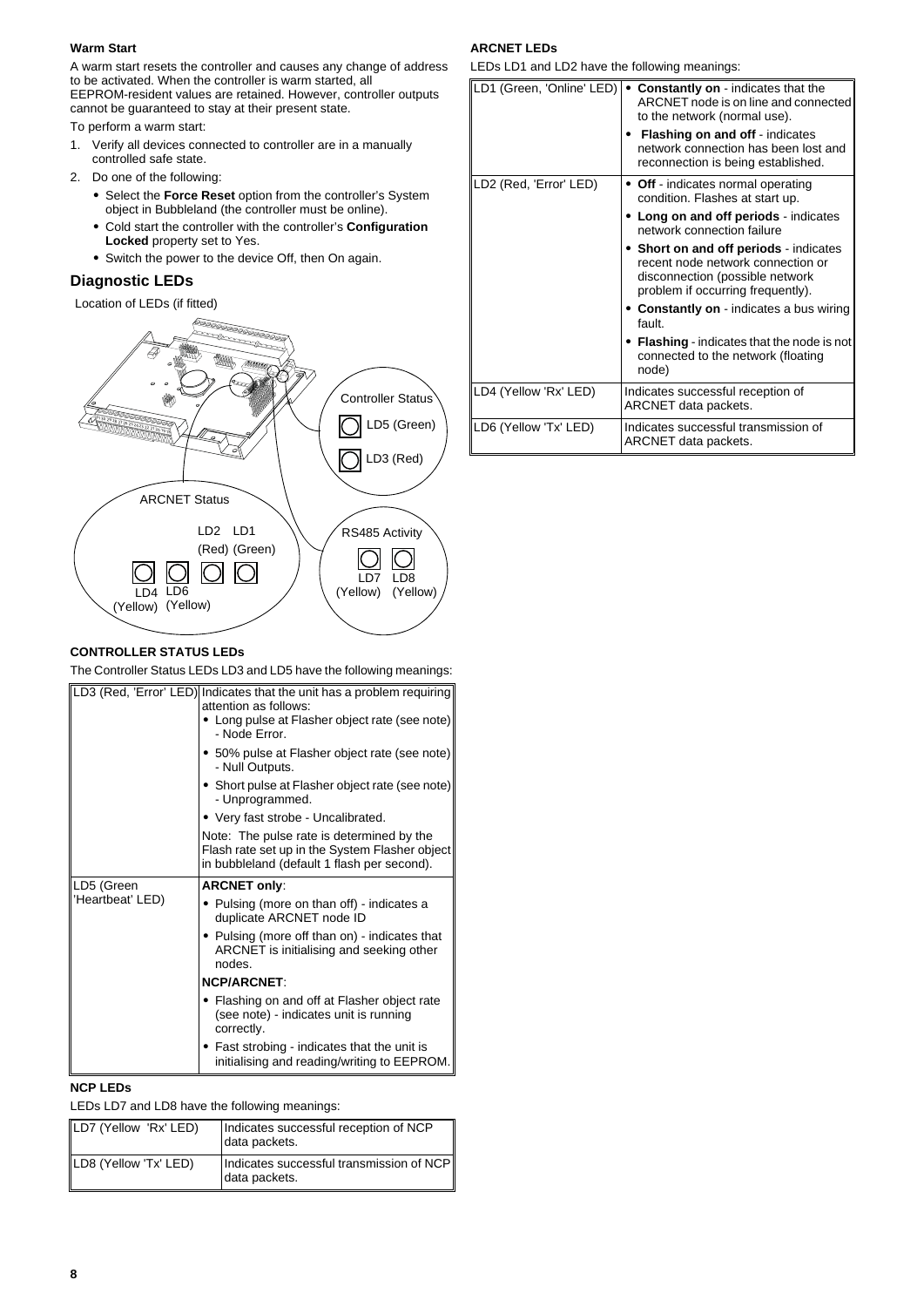# **SERVICING**

Components within the controllers cannot be field repaired. If there is a problem with a controller, carry out the following procedure before contacting your local sales office.

- 1. Make sure controllers are connected and communicating to desired devices.
- 2. Check all sensors and controlled devices are properly connected and responding correctly.
- 3. If controller is operating, make sure the correct application is loaded by using the VisiSat Configuration Tool. For more information, see the *VisiSat Engineering Guide*.
- 4. Cold start the device and reload its application.
- 5. Record precise hardware setup, indicating the following:
	- **•** Controller firmware version number.
	- **•** Information regarding the Version number and build number of the VisiSat Configuration Tool (see 'About VisiSat' option in the VisiSat Tool Help menu).
	- **•** A complete description of difficulties encountered.
	- **•** A description of the status of the diagnostic LEDs.

# **Fuse Replacement**

A fuse provides overcurrent protection for the controller. Observing static precautions, do the following to check and replace fuse.

- 1. Turn OFF all power to controller.
- 2. Remove controller covers.
- 3. Remove fuse using long nose pliers or similar.
- 4. Check continuity across fuse.
- 5. If fuse is faulty, replace fuse with same type and rating (1A anti-surge).
- 6. Re-install cover.